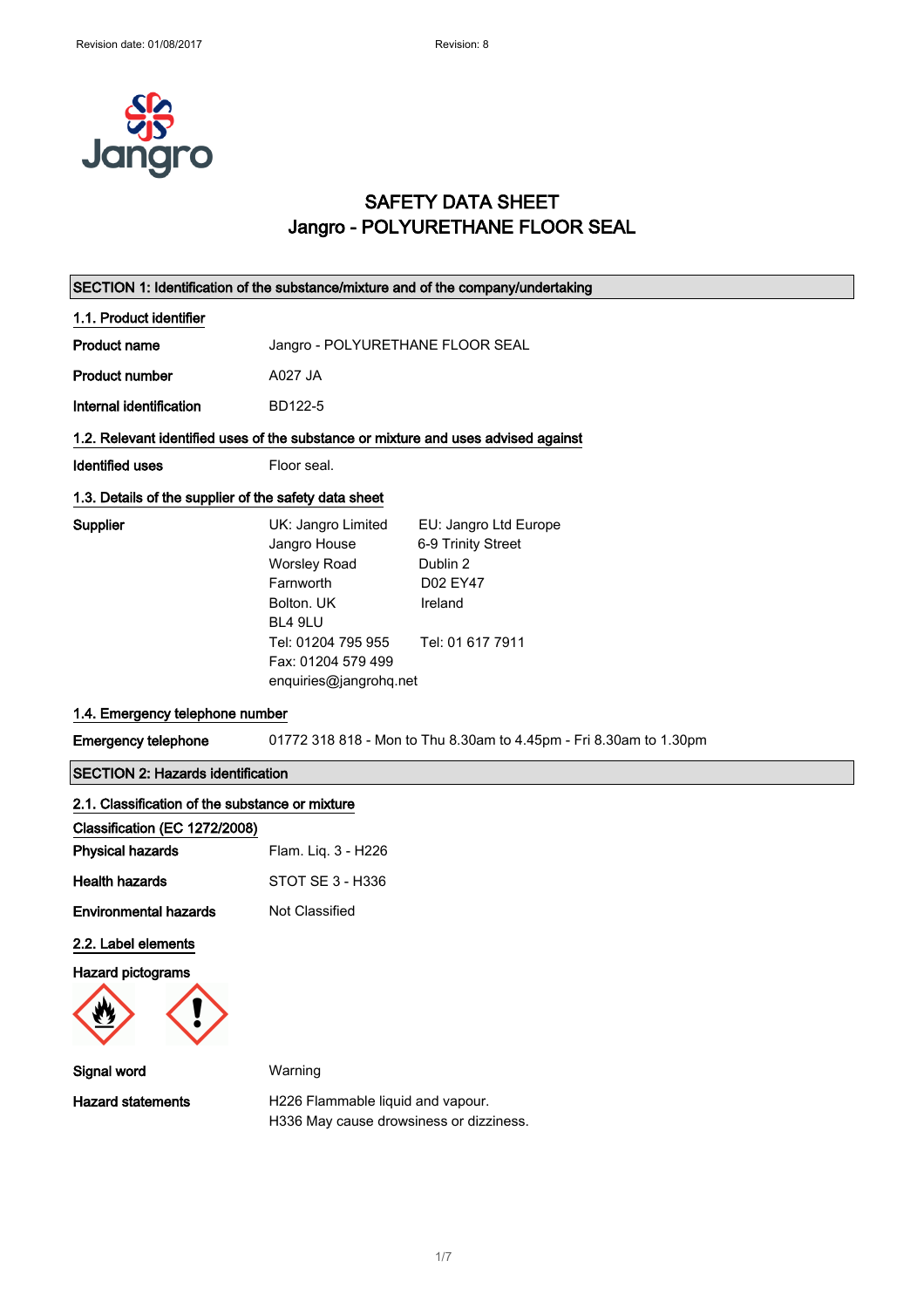| <b>Precautionary statements</b>   | P <sub>102</sub> Keep out of reach of children.<br>P271 Use only outdoors or in a well-ventilated area.<br>P210 Keep away from heat, hot surfaces, sparks, open flames and other ignition sources. No<br>smoking.<br>P301 IF SWALLOWED:<br>P313 Get medical advice/ attention.<br>P302+P352 IF ON SKIN: Wash with plenty of water.<br>P304+P340 IF INHALED: Remove person to fresh air and keep comfortable for breathing.<br>P315 Get immediate medical advice/attention.<br>P370+P378 In case of fire: Use foam, carbon dioxide, dry powder or water fog to extinguish.<br>P403+P233 Store in a well-ventilated place. Keep container tightly closed.<br>P501 Dispose of contents/ container in accordance with local regulations.<br>P261 Avoid breathing vapours. |
|-----------------------------------|-----------------------------------------------------------------------------------------------------------------------------------------------------------------------------------------------------------------------------------------------------------------------------------------------------------------------------------------------------------------------------------------------------------------------------------------------------------------------------------------------------------------------------------------------------------------------------------------------------------------------------------------------------------------------------------------------------------------------------------------------------------------------|
| Supplemental label<br>information | EUH066 Repeated exposure may cause skin dryness or cracking.                                                                                                                                                                                                                                                                                                                                                                                                                                                                                                                                                                                                                                                                                                          |
| Contains                          | LOW AROMATIC WHITE SPIRIT                                                                                                                                                                                                                                                                                                                                                                                                                                                                                                                                                                                                                                                                                                                                             |

### 2.3. Other hazards

Е

This product does not contain any substances classified as PBT or vPvB.

### SECTION 3: Composition/information on ingredients

# 3.2. Mixtures

| LOW AROMATIC WHITE SPIRIT                                                              |                      | 30-60%                                               |
|----------------------------------------------------------------------------------------|----------------------|------------------------------------------------------|
| $CAS$ number: $-$                                                                      | EC number: 919-857-5 | REACH registration number: 01-<br>2119463258-33-xxxx |
| <b>Classification</b><br>Flam. Liq. 3 - H226<br>STOT SE 3 - H336<br>Asp. Tox. 1 - H304 |                      |                                                      |

The Full Text for all R-Phrases and Hazard Statements are Displayed in Section 16.

## SECTION 4: First aid measures

| 4.1. Description of first aid measures |                                                                                                                |
|----------------------------------------|----------------------------------------------------------------------------------------------------------------|
| Inhalation                             | Move affected person to fresh air at once. Get medical attention if any discomfort continues.                  |
| Ingestion                              | Do not induce vomiting. Give plenty of water to drink. Get medical attention if any discomfort<br>continues.   |
| Skin contact                           | Wash with plenty of water.                                                                                     |
| Eye contact                            | Rinse immediately with plenty of water. Get medical attention promptly if symptoms occur<br>after washing.     |
|                                        | 4.2. Most important symptoms and effects, both acute and delayed                                               |
| General information                    | The severity of the symptoms described will vary dependent on the concentration and the<br>length of exposure. |
| <b>Inhalation</b>                      | Vapours may cause drowsiness and dizziness.                                                                    |
| Ingestion                              | No specific symptoms known. But - May cause discomfort if swallowed.                                           |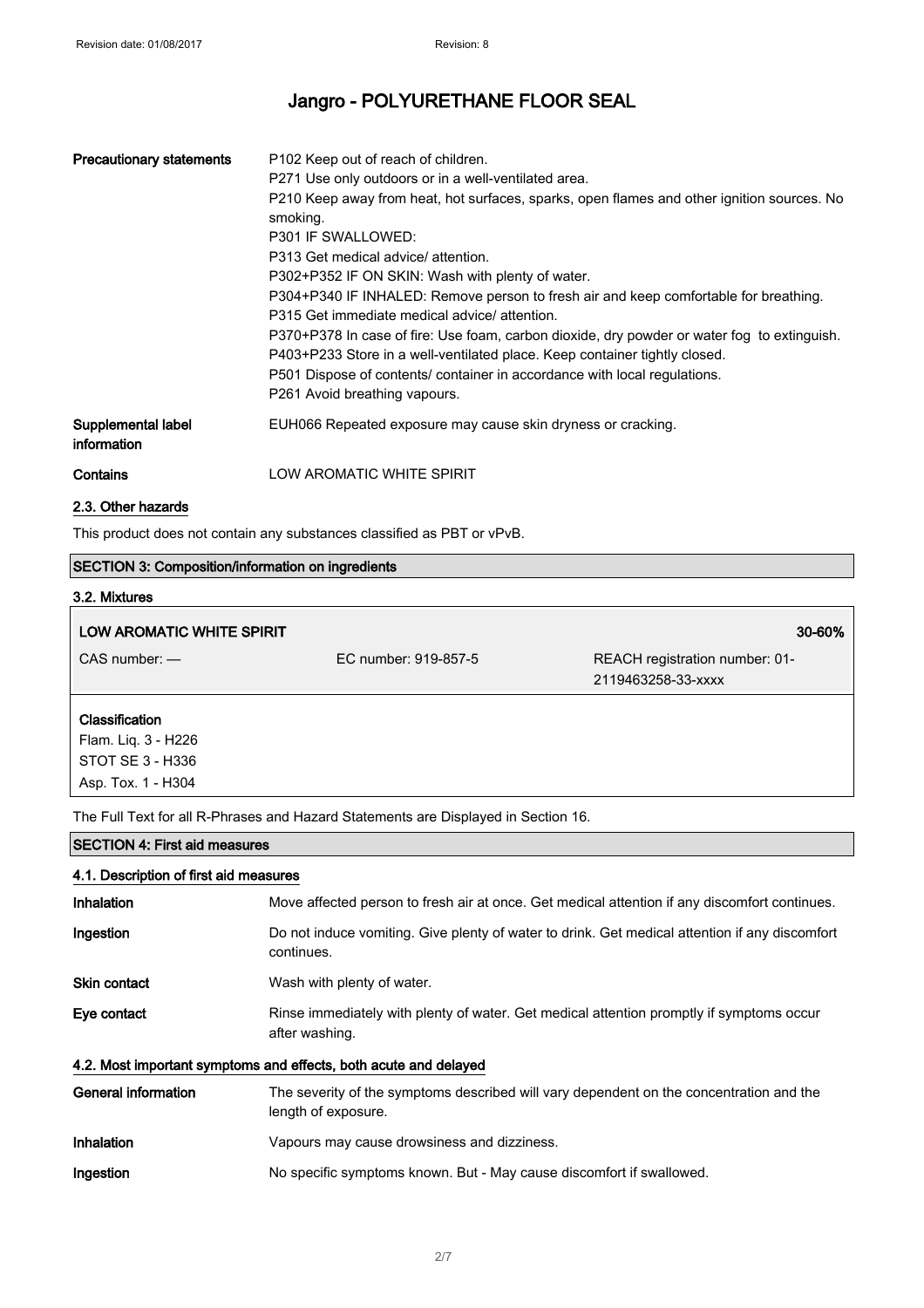| Skin contact                                                      | No specific symptoms known. But prolonged or excessively repeated skin contact could lead<br>to removal of natural oils from skin.                                                              |  |
|-------------------------------------------------------------------|-------------------------------------------------------------------------------------------------------------------------------------------------------------------------------------------------|--|
| Eye contact                                                       | No specific symptoms known. Prolonged contact may cause redness and/or tearing.                                                                                                                 |  |
|                                                                   | 4.3. Indication of any immediate medical attention and special treatment needed                                                                                                                 |  |
| Notes for the doctor                                              | Treat symptomatically.                                                                                                                                                                          |  |
| <b>SECTION 5: Firefighting measures</b>                           |                                                                                                                                                                                                 |  |
| 5.1. Extinguishing media                                          |                                                                                                                                                                                                 |  |
| Suitable extinguishing media                                      | Extinguish with the following media: Foam, carbon dioxide or dry powder.                                                                                                                        |  |
| Unsuitable extinguishing<br>media                                 | Do not use water jet as an extinguisher, as this will spread the fire.                                                                                                                          |  |
| 5.2. Special hazards arising from the substance or mixture        |                                                                                                                                                                                                 |  |
| Specific hazards                                                  | Thermal decomposition or combustion products may include the following substances:<br>Irritating gases or vapours. May explode when heated or when exposed to flames or sparks.                 |  |
| 5.3. Advice for firefighters                                      |                                                                                                                                                                                                 |  |
| Special protective equipment<br>for firefighters                  | Keep containers cool by spraying with water to reduce explosion risks. Wear positive-pressure<br>self-contained breathing apparatus (SCBA) and appropriate protective clothing.                 |  |
| <b>SECTION 6: Accidental release measures</b>                     |                                                                                                                                                                                                 |  |
|                                                                   | 6.1. Personal precautions, protective equipment and emergency procedures                                                                                                                        |  |
| <b>Personal precautions</b>                                       | No smoking, sparks, flames or other sources of ignition near spillage. Avoid inhalation of<br>vapours and contact with skin and eyes.                                                           |  |
| 6.2. Environmental precautions                                    |                                                                                                                                                                                                 |  |
| <b>Environmental precautions</b>                                  | Spillages or uncontrolled discharges into watercourses must be reported immediately to the<br>Environmental Agency or other appropriate regulatory body.                                        |  |
| 6.3. Methods and material for containment and cleaning up         |                                                                                                                                                                                                 |  |
| Methods for cleaning up                                           | Contain spillage with sand, earth or other suitable non-combustible material. Collect and place<br>in suitable waste disposal containers and seal securely. For waste disposal, see Section 13. |  |
| 6.4. Reference to other sections                                  |                                                                                                                                                                                                 |  |
| Reference to other sections                                       | For personal protection, see Section 8.                                                                                                                                                         |  |
| <b>SECTION 7: Handling and storage</b>                            |                                                                                                                                                                                                 |  |
| 7.1. Precautions for safe handling                                |                                                                                                                                                                                                 |  |
| <b>Usage precautions</b>                                          | Eliminate all sources of ignition. Avoid contact with skin and eyes. Avoid inhalation of vapours.<br>Provide adequate ventilation.                                                              |  |
| 7.2. Conditions for safe storage, including any incompatibilities |                                                                                                                                                                                                 |  |
| <b>Storage precautions</b>                                        | Keep away from heat, sparks and open flame.                                                                                                                                                     |  |
| 7.3. Specific end use(s)                                          |                                                                                                                                                                                                 |  |
| Specific end use(s)                                               | The identified uses for this product are detailed in Section 1.2.                                                                                                                               |  |
| Usage description                                                 | See Product Information Sheet & Label for detailed use of this product.                                                                                                                         |  |
| <b>SECTION 8: Exposure controls/Personal protection</b>           |                                                                                                                                                                                                 |  |

### 8.1. Control parameters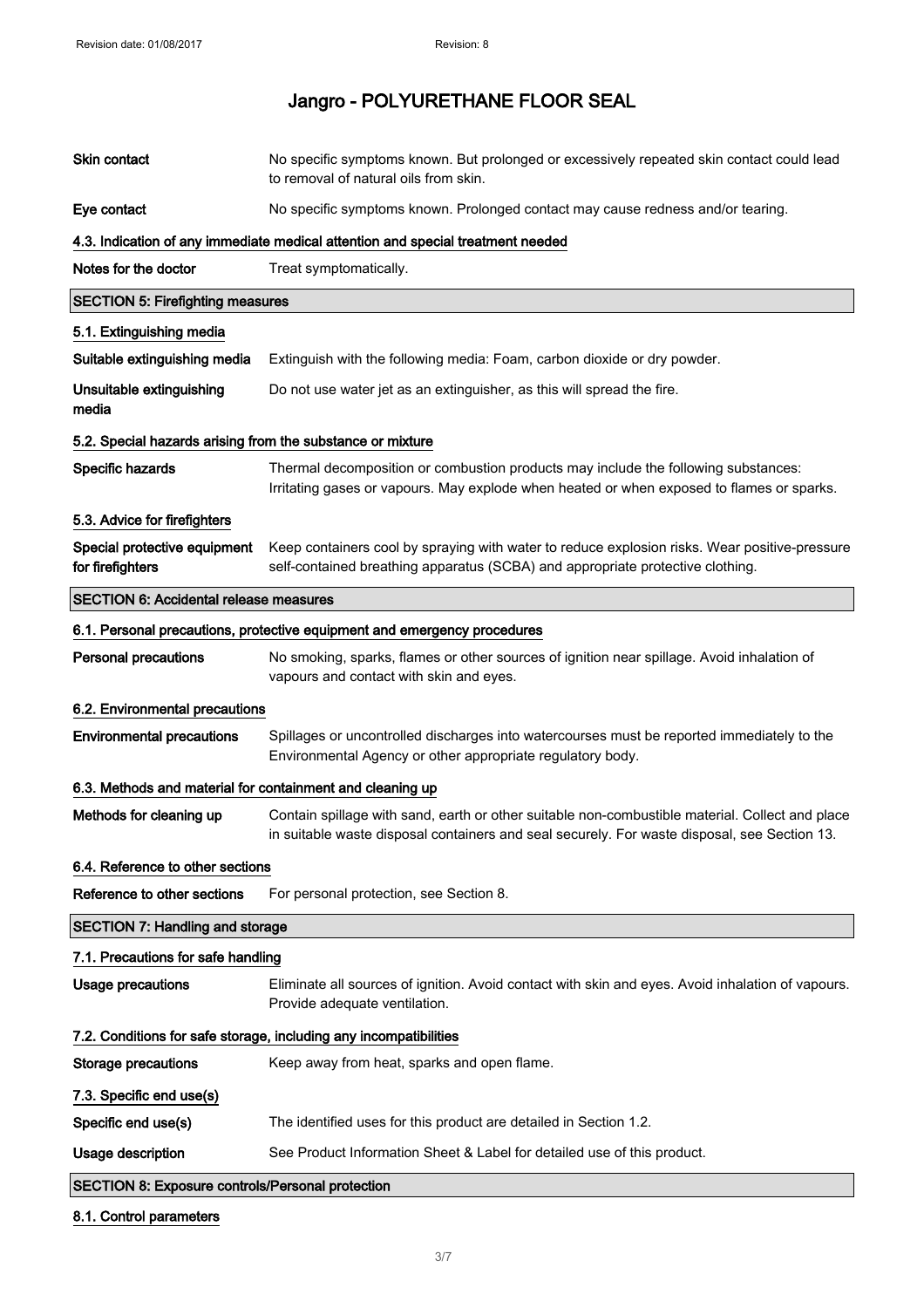## Occupational exposure limits

## LOW AROMATIC WHITE SPIRIT

Long-term exposure limit (8-hour TWA): WEL 150 ppm 1000 mg/m<sup>3</sup> WEL = Workplace Exposure Limit.

| 8.2. Exposure controls              |                                                                                                      |
|-------------------------------------|------------------------------------------------------------------------------------------------------|
| Appropriate engineering<br>controls | This product must not be handled in a confined space without adequate ventilation.                   |
| Eye/face protection                 | No specific eye protection required during normal use.                                               |
| Hand protection                     | For prolonged or repeated skin contact use suitable protective gloves. (Household rubber<br>gloves.) |
| Other skin and body<br>protection   | Wear appropriate clothing to prevent any possibility of skin contact.                                |
| Respiratory protection              | Respiratory protection not required.                                                                 |

### SECTION 9: Physical and chemical properties

### 9.1. Information on basic physical and chemical properties

| Appearance                                  | Liquid.                                           |
|---------------------------------------------|---------------------------------------------------|
| Colour                                      | Amber.                                            |
| Odour                                       | Characteristic. White spirit.                     |
| <b>Melting point</b>                        | $-20^{\circ}$ C                                   |
| Initial boiling point and range             | 130°C @ 760 mm Hg                                 |
| Flash point                                 | 38°C. Measured using test method, Closed cup.     |
| Vapour pressure                             | 0.3 - 0.6 kPa @ °C                                |
| <b>Relative density</b>                     | 0.900 @ 15°C                                      |
| Solubility(ies)                             | Insoluble in water.                               |
| Auto-ignition temperature                   | $250^{\circ}$ C                                   |
| 9.2. Other information                      |                                                   |
| Other information                           | None.                                             |
|                                             |                                                   |
| <b>SECTION 10: Stability and reactivity</b> |                                                   |
| 10.1. Reactivity                            |                                                   |
| Reactivity                                  | Vapours may form explosive mixtures with air.     |
| 10.2. Chemical stability                    |                                                   |
| <b>Stability</b>                            | No particular stability concerns.                 |
| 10.3. Possibility of hazardous reactions    |                                                   |
| Possibility of hazardous<br>reactions       | See sections 10.1, 10.4 & 10.5                    |
| 10.4. Conditions to avoid                   |                                                   |
| <b>Conditions to avoid</b>                  | Avoid heat, flames and other sources of ignition. |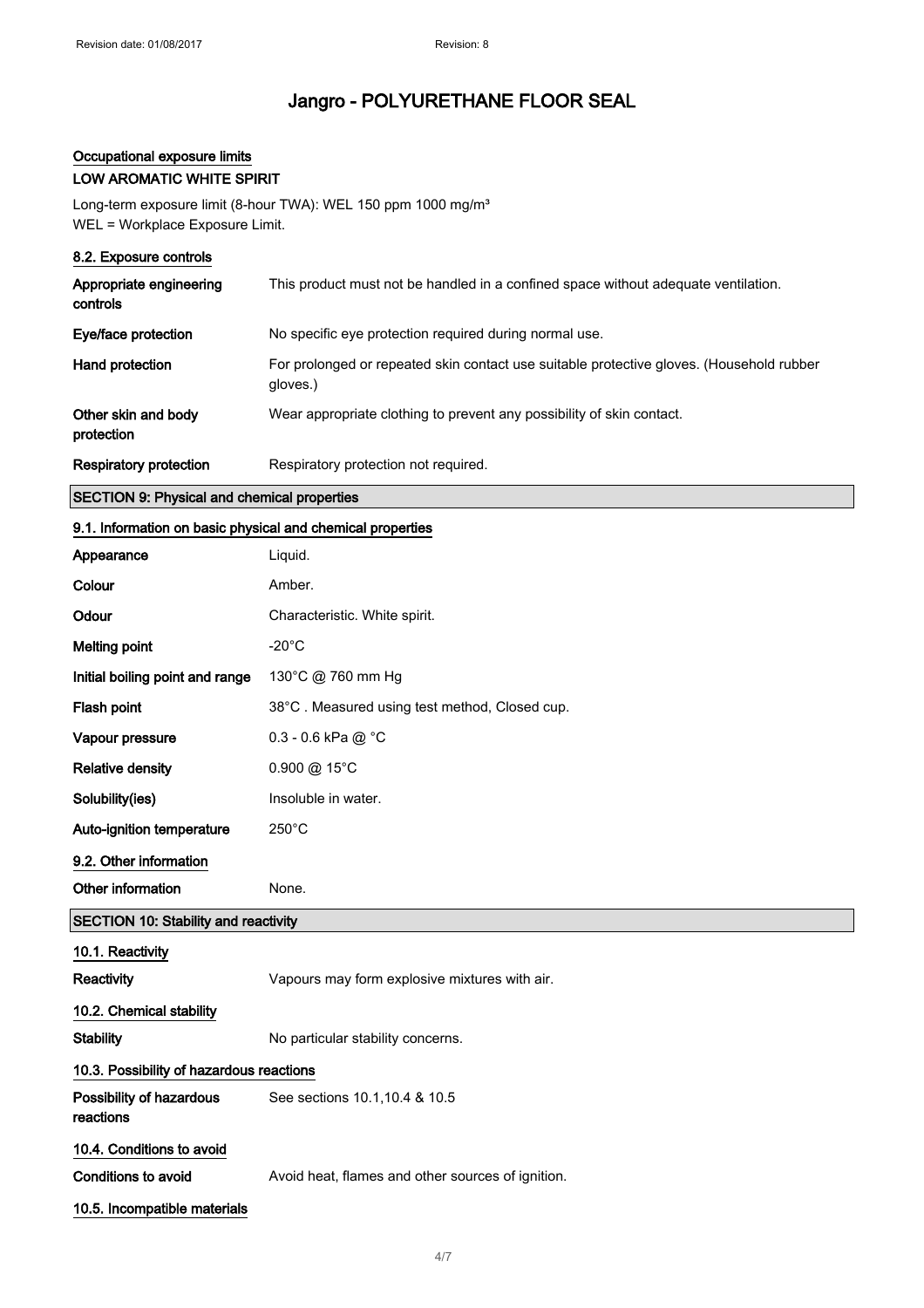| Materials to avoid                           | Oxidising agents.                                                                                                                                                                                                                                                                        |
|----------------------------------------------|------------------------------------------------------------------------------------------------------------------------------------------------------------------------------------------------------------------------------------------------------------------------------------------|
| 10.6. Hazardous decomposition products       |                                                                                                                                                                                                                                                                                          |
| Hazardous decomposition<br>products          | Thermal decomposition or combustion products may include the following substances: Oxides<br>of carbon.                                                                                                                                                                                  |
| <b>SECTION 11: Toxicological information</b> |                                                                                                                                                                                                                                                                                          |
| 11.1. Information on toxicological effects   |                                                                                                                                                                                                                                                                                          |
| <b>Toxicological effects</b>                 | We have not carried out any animal testing for this product. Any ATE figures quoted below are<br>from Toxicity Classifications that have been carried out using ATE (Acute Toxicity Estimate)<br>Calculation Method using LD50 or ATE figures provided by the Raw Material Manufacturer. |
| <b>SECTION 12: Ecological information</b>    |                                                                                                                                                                                                                                                                                          |
| Ecotoxicity                                  | Not regarded as dangerous for the environment.                                                                                                                                                                                                                                           |
| 12.1. Toxicity                               |                                                                                                                                                                                                                                                                                          |
| <b>Toxicity</b>                              | We have not carried out any Aquatic testing, therefore we have no Aquatic Toxicity Data<br>specifically for this product. The Aquatic Toxicity Data, where provided by the raw material<br>manufacturer for ingredients with aquatic toxicity, can be made available on request.         |
| 12.2. Persistence and degradability          |                                                                                                                                                                                                                                                                                          |
|                                              | Persistence and degradability The product is readily biodegradable.                                                                                                                                                                                                                      |
| 12.3. Bioaccumulative potential              |                                                                                                                                                                                                                                                                                          |
| <b>Bioaccumulative potential</b>             | Not known.                                                                                                                                                                                                                                                                               |
| 12.4. Mobility in soil                       |                                                                                                                                                                                                                                                                                          |
| <b>Mobility</b>                              | Not known.                                                                                                                                                                                                                                                                               |
| 12.5. Results of PBT and vPvB assessment     |                                                                                                                                                                                                                                                                                          |
| Results of PBT and vPvB<br>assessment        | This product does not contain any substances classified as PBT or vPvB.                                                                                                                                                                                                                  |
| 12.6. Other adverse effects                  |                                                                                                                                                                                                                                                                                          |
| Other adverse effects                        | Not known.                                                                                                                                                                                                                                                                               |
| <b>SECTION 13: Disposal considerations</b>   |                                                                                                                                                                                                                                                                                          |
| 13.1. Waste treatment methods                |                                                                                                                                                                                                                                                                                          |
| <b>Disposal methods</b>                      | Empty Container can be consigned to normal waste. Unwanted product must be sent for<br>disposal by approved waste contractor.                                                                                                                                                            |
| <b>SECTION 14: Transport information</b>     |                                                                                                                                                                                                                                                                                          |
| 14.1. UN number                              |                                                                                                                                                                                                                                                                                          |
| UN No. (ADR/RID)                             | 1263                                                                                                                                                                                                                                                                                     |
| UN No. (IMDG)                                | 1263                                                                                                                                                                                                                                                                                     |
| UN No. (ICAO)                                | 1263                                                                                                                                                                                                                                                                                     |
| 14.2. UN proper shipping name                |                                                                                                                                                                                                                                                                                          |
| Proper shipping name<br>(ADR/RID)            | <b>PAINT</b>                                                                                                                                                                                                                                                                             |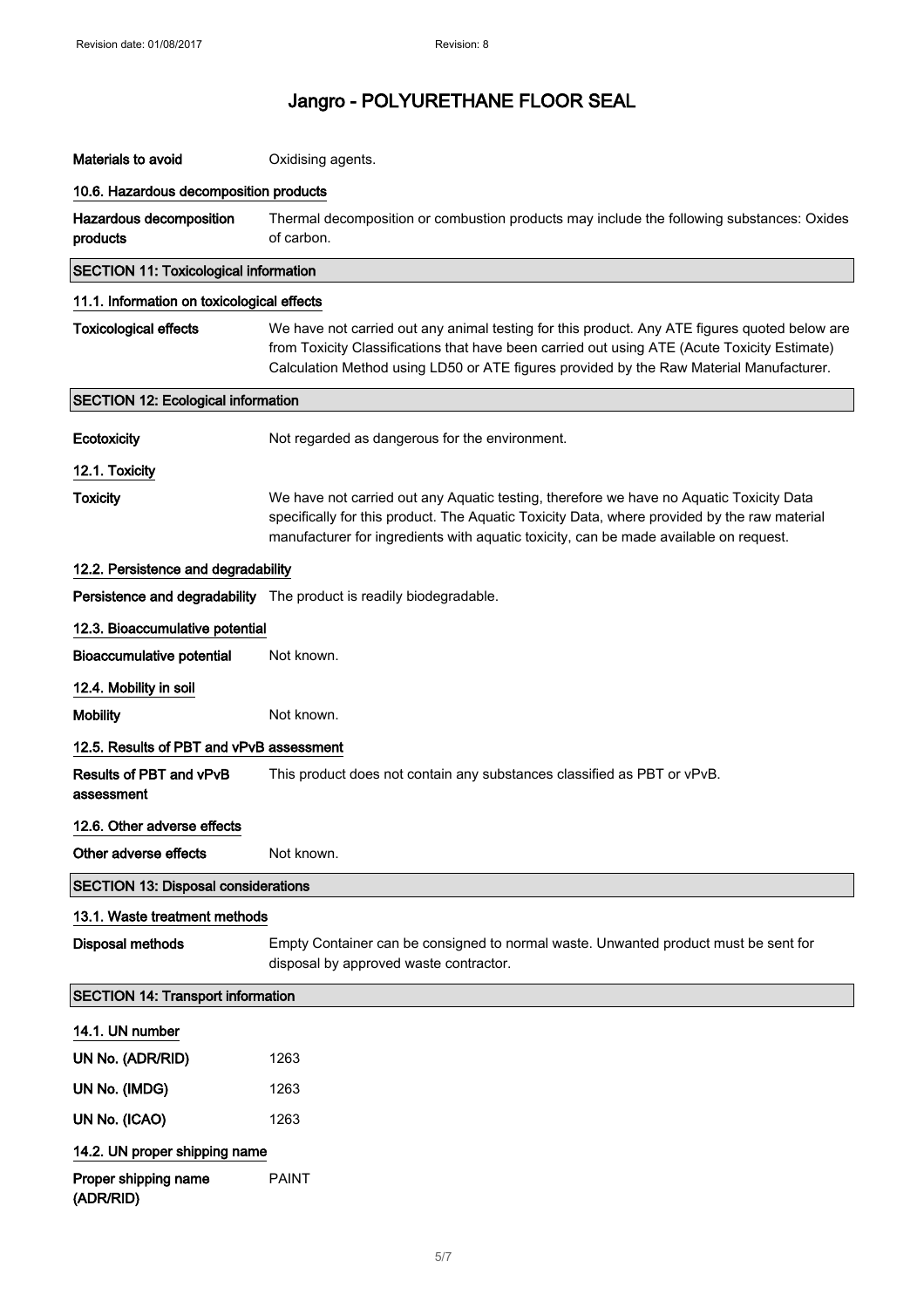| Proper shipping name (IMDG) PAINT                                        |                                                                      |  |
|--------------------------------------------------------------------------|----------------------------------------------------------------------|--|
| Proper shipping name (ICAO) PAINT                                        |                                                                      |  |
| 14.3. Transport hazard class(es)                                         |                                                                      |  |
| <b>ADR/RID class</b>                                                     | Class 3: Flammable liquids.                                          |  |
| <b>ADR/RID label</b>                                                     | 3                                                                    |  |
| <b>IMDG class</b>                                                        | Class 3: Flammable liquids.                                          |  |
| <b>ICAO class/division</b>                                               | Class 3: Flammable liquids.                                          |  |
| <b>Transport labels</b>                                                  |                                                                      |  |
| 14.4. Packing group                                                      |                                                                      |  |
| ADR/RID packing group                                                    | III                                                                  |  |
| <b>IMDG packing group</b>                                                | III                                                                  |  |
| ICAO packing group                                                       | III                                                                  |  |
| 14.5. Environmental hazards                                              |                                                                      |  |
| 14.6. Special precautions for user                                       |                                                                      |  |
| <b>EmS</b>                                                               | $F-E$ , S-E                                                          |  |
| <b>Tunnel restriction code</b>                                           | (D/E)                                                                |  |
| 14.7. Transport in bulk according to Annex II of MARPOL and the IBC Code |                                                                      |  |
| Annex II of MARPOL 73/78<br>and the IBC Code                             | Transport in bulk according to Not relevant. for a packaged product. |  |
| <b>SECTION 15: Regulatory information</b>                                |                                                                      |  |

#### 15.1. Safety, health and environmental regulations/legislation specific for the substance or mixture

EU legislation Safety Data Sheet prepared in accordance with REACH Commission Regulation (EU) No 2015/830 (which amends Regulation (EC) No 453/2010 & 1907/2006). The product is as classified under GHS/CLP- Regulation (EC) No 1272/2008 classification, labelling & packaging of substances & mixtures. Ingredients are listed with classification under GHS/CLP - Regulation (EC) No 1272/2008 classification, labelling & packaging of substances & mixtures.

## 15.2. Chemical safety assessment

No chemical safety assessment has been carried out as not applicable as this product is a mixture.

### SECTION 16: Other information